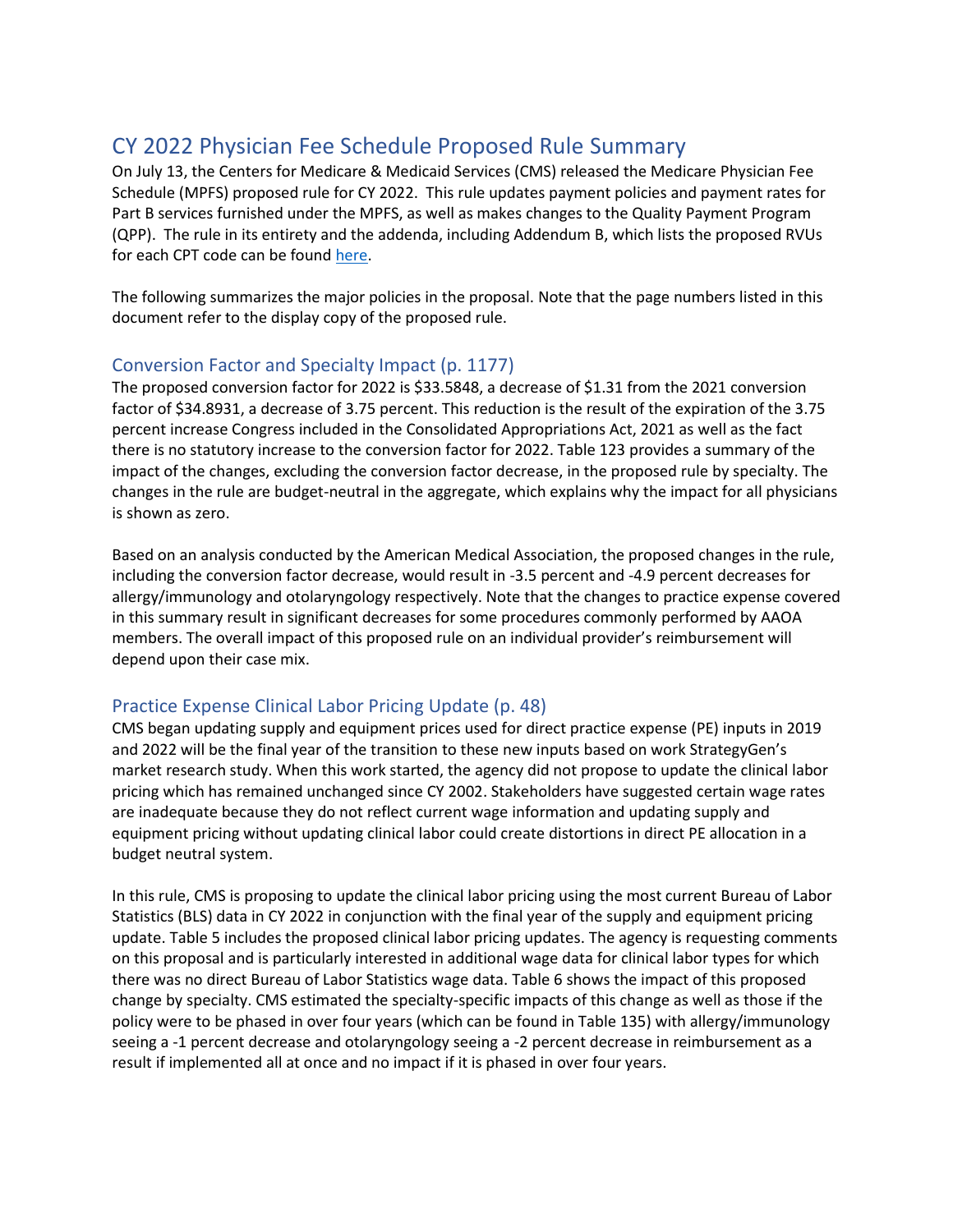These specialty impacts are largely driven by the share that labor costs represent of the direct PE inputs for each specialty such that specialties with substantially higher or lower than average share of direct costs attributable labor will experience the most significant changes. CMS is considering a 4-year transition to implement the clinical labor pricing update to smooth out the increases and decreases but recognizes this would mean the agency will continue to rely on outdated data for clinical labor pricing.

Telehealth and Other Services Involving Communications Technology, and Interim Final Rule with Comment Period for Coding and Payment of Virtual Check-in Services-- Payment for Medicare Telehealth Services Under Section 1834(m) of the Act (p. 78) Revised Timeframe for Consideration of Services Added to the Telehealth List on a Temporary Basis (p. 90)

CMS is considering adding additional services to the Medicare telehealth services list using Category 3 which was established in rulemaking last year to add services on a temporary basis following the end of the COVID-19 public health emergency. These are services likely to have a clinical benefit when furnished via telehealth, but there is not yet sufficient evidence for the agency to consider adding them to the telehealth list on a permanent basis. The agency is proposing to revise the timeframe for services added to the list on a temporary basis and allow them to remain until the end of CY 2023 as this will allow for more time to collect utilization data and provide stakeholders with time to have them considered for permanent addition to the telehealth list under the agency's regular process.

The agency includes a separate list of services added to the telehealth list on an interim basis in response to the COVID-19 public health emergency, but not on a Category 3 basis (Table 11); these services will be removed when the public health emergency expires and include hospital inpatient services (CPT codes 99221-3), observation care services (CPT codes 99218-20, 99234-6), and telephone visit services (CPT codes 99441-3).

#### Implementation of Provisions of the Consolidated Appropriations Act, 2021 (p. 100)

The Consolidated Appropriations Act, 2020 ("the Act") included a provision to broaden the scope of services for which the telehealth originating site and geographic restrictions will not apply-- services furnished for the purpose of diagnosis, evaluation, or treatment of a mental health disorder—effective at the conclusion of the COVID-19 public health emergency. The Act does require the provider to see the patient in-person within 6 months or delivering these services via telehealth to the patient. For patients being treated or diagnosed with a substance use disorder or co-occuring mental health disorder, this inperson requirement does not apply.

## Payment for Medicare Telehealth Services Furnished Using Audio-Only Communication Technology (p. 107)

CMS remains concerned that the use of audio-only communication for Medicare telehealth services could lead to inappropriate overutilization outside of the public health emergency and believes video visualization of the patient generally is necessary to fulfill the full scope of service elements of the codes included on the Medicare telehealth list. The agency is reassessing this position given the utilization of these services during the public health emergency; they observed audio-only E/M visits have been some of the most commonly performed telehealth services and most beneficiaries receiving these services were being treated for a mental health condition. Given the shortage of mental health professionals and limited broadband access in some areas, the agency will allow mental health services to be delivered to established patients using the audio-only modality when the originating site is their home. The Act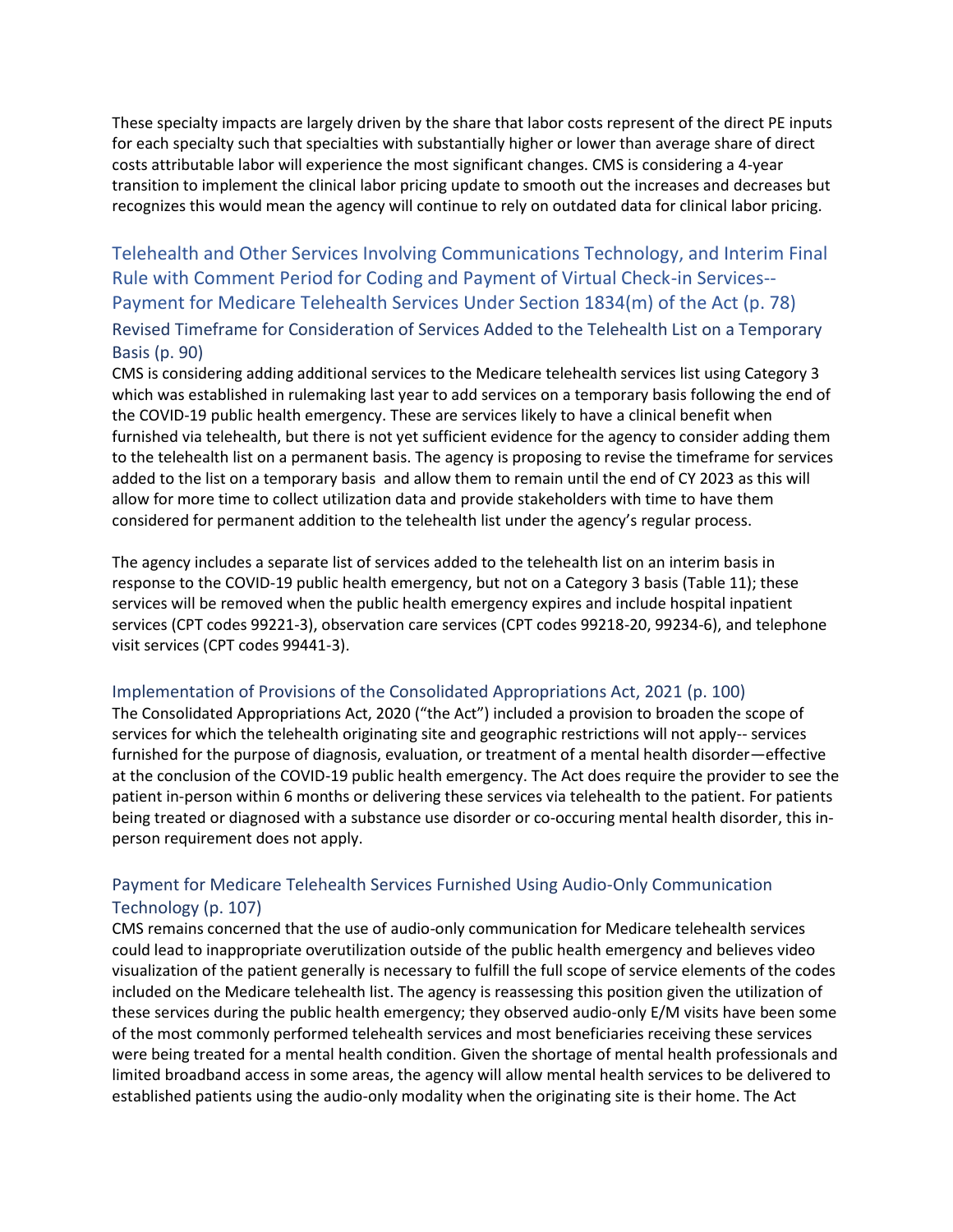removed the geographic restriction for Medicare telehealth services for the diagnosis, evaluation, or treatment of a mental health disorder and adds the patient's home as a permissible originating site for these services, making this possible. The agency is proposing to adopt a similar ongoing requirement that an in-person item or service must be furnished within 6 months of such a mental health telehealth service and is limiting the use of audio-only to services delivered by practitioners who have the capacity to furnish two-way, audio/video telehealth services but are providing the mental health services via audio-only communication technology in an instance where the beneficiary is unable to use, does not wish to use, or does not have access to two-way, audio/video technology. The agency is creating a service-level modifier to identify these services to monitor utilization and address program integrity concerns.

#### Other Non-Face-to-Face Services Involving Communications Technology under the PFS Expiration of PHE Flexibilities for Direct Supervision Requirements (p. 112)

CMS is soliciting information on whether the public health emergency-related flexibilities related to direct supervision should be made permanent by revising the definition of "direct supervision" to include immediate availability through the virtual presence of the supervising physician or practitioner using real-time, interactive audio/video communications technology without limitation. Specifically, the agency seeks comment on the extent to which the flexibility to meet the immediate availability requirement for direct supervision through the use of real-time, audio/video technology is being used during the public health emergency, and whether physicians and practitioners anticipate relying on this flexibility after the public health emergency concludes. CMS also seeks comment on the possibility of permanently allowing immediate availability for direct supervision through virtual presence using realtime audio/video technology for only a subset of services, as it may be inappropriate to allow direct supervision without physical presence for some services, due to potential concerns over patient safety.

#### Virtual Check-in – G2252

In the CY 2021 rule, CMS adopted a longer virtual check-in HCPCS code G2252 (Brief communication technology-based service, e.g., virtual check-in service, by a physician or other qualified health care professional who can report evaluation and management services, provided to an established patient, not originating from a related E/M service provided within the previous 7 days nor leading to an E/M service or procedure within the next 24 hours or soonest available appointment; 11–20 minutes of medical discussion) on a temporary basis. The agency is proposing to permanently adopt his code and payment based on the support it has received.

#### Principal Care Management and Chronic Care Management (CPT codes 99490, 99439, 99491, 99X21, 99487, 99489, 99X22, 99X23, 99X24, and 99X25) (p. 196)

For CY 2022, the RUC resurveyed the CCM code family, including Complex Chronic Care Management (CCCM) and Principal Care Management (PCM), and added five new CPT codes: 99X21 (Chronic care management services each additional 30 minutes by a physician or other qualified health care professional, per calendar month (List separately in addition to code for primary procedure)), 99X22 (Principal care management services for a single high-risk disease first 30 minutes provided personally by a physician or other qualified health care professional, per calendar month), 99X23 (Principal care management services for a single high-risk disease each additional 30 minutes provided personally by a physician or other qualified health care professional, per calendar month (List separately in addition to code for primary procedure), 99X24 (Principal care management services, for a single high-risk disease first 30 minutes of clinical staff time directed by physician or other qualified health care professional, per calendar month), and 99X25 (Principal care management services, for a single high-risk disease each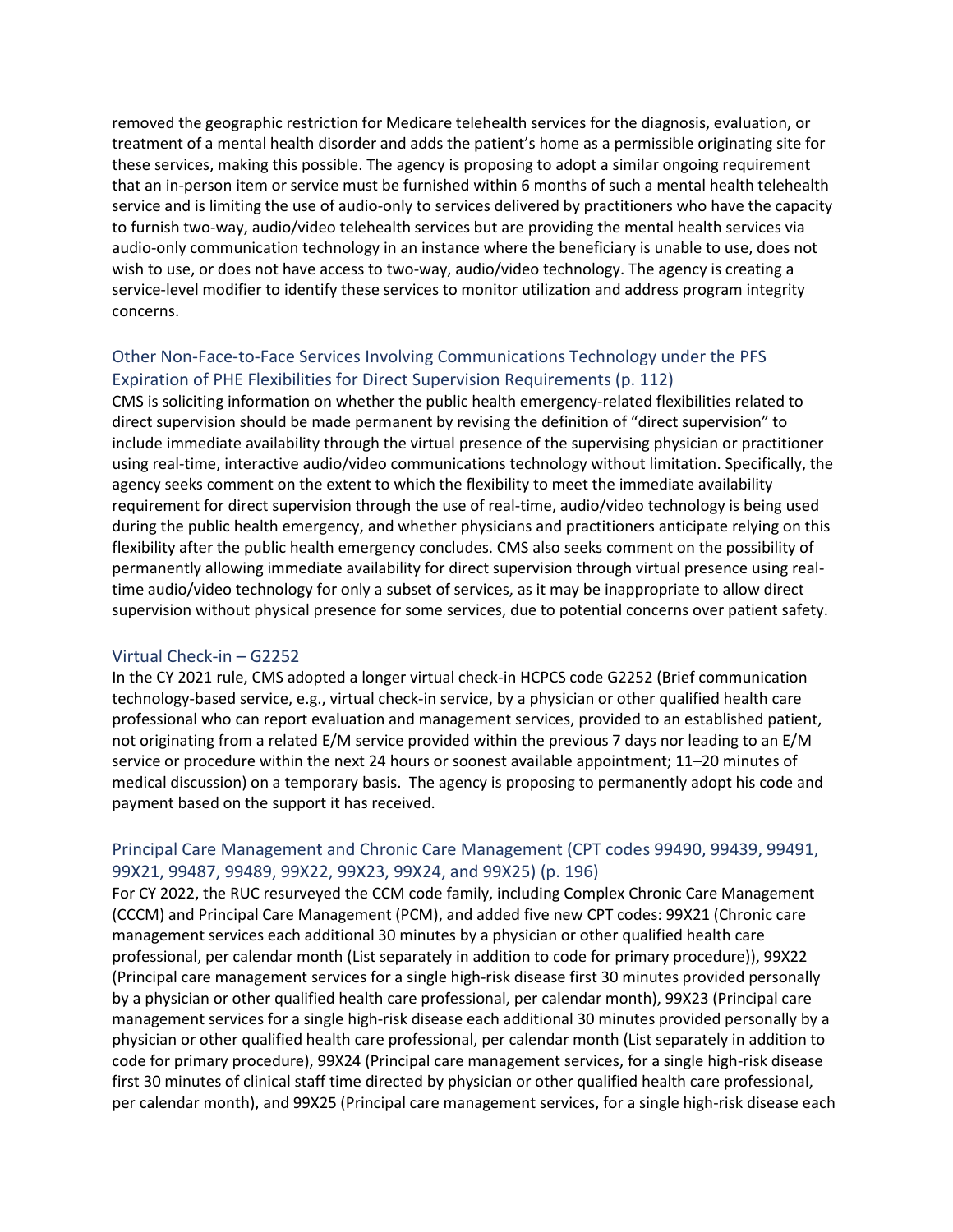additional 30 minutes of clinical staff time directed by a physician or other qualified health care professional, per calendar month (List separately in addition to code for primary procedure)).

The CCM/CCCM/PCM code family now includes five sets of codes, each set with a base code and an addon code. The sets vary by the degree of complexity of care (that is, CCM, CCCM, or PCM), who furnishes the care (that is, clinical staff or the physician or NPP), and the time allocated for the services. CMS is proposing to accept the work and PE values as recommended by the RUC as outlined in Table 12.

CMS is also interested in understanding the process employed to get beneficiary consent for these services and asks for comment on this issue, specifically on what levels of supervision are necessary to obtain beneficiary consent when furnishing CCM services and will consider such comments in future rulemaking.

#### Evaluation and Management (E/M) Visits (p. 241)

CMS is continuing to refine its existing E/M policies and is proposing policies regarding split (or shared) visits, critical care services, and teaching physician visits.

#### Split (or Shared) Visits (p. 241)

A split (or shared) visit refers to an E/M visit that is performed ("split" or "shared") by both a physician and a NPP who are in the same group. CMS needs to address whether and when a physician can bill for these visits because they are reimbursed at a higher rate than an NPP. In the office, physicians can bill for these services when the NPP's services are "incident to" the physician's professional services; however, the "incident to" rules do not apply in the facility setting. The agency sees the changes in the rule as distinguishing between split (or shared) visits and those services furnished incident to the professional services of a physician.

CMS is proposing the following changes:

- *Definition of spit (or shared) visits:* In the facility setting, a split (or shared) visit is one performed in part by both a physician and a NPP who are the same group where "incident to" billing is prohibited and is furnished in accordance with applicable law and regulation, including conditions of coverage and payment, such that the E/M visit could be billed by either the physician or the NPP if it were furnished independently by only one of them in the facility setting.
- Physicians and NPPS can bill split (or shared) visits for both new and established patients and for critical care and certain SNF/NF E/M visits.
- *Definition of "substantive portion":* Only the physician or NPP who performs the substantive portion of the visit would bill for it, so the agency proposes "substantive portion" to mean more than half of the total time spent by the physician and NPP performing the visit.
- *Distinct time:* The distinct time spent by each physician or NPP furnishing a split (or shared) visit would be summed to determine the total time and who provided the substantive portion.
- *Qualifying time:* CMS is proposing a listing of activities that could count toward total time for determining substantive portion (for services other than for critical care) including:
	- o Preparing to see the patient (for example, review of tests).
	- o Obtaining and/or reviewing separately obtained history.
	- o Performing a medically appropriate examination and/or evaluation.
	- o Counseling and educating the patient/family/caregiver.
	- o Ordering medications, tests, or procedures.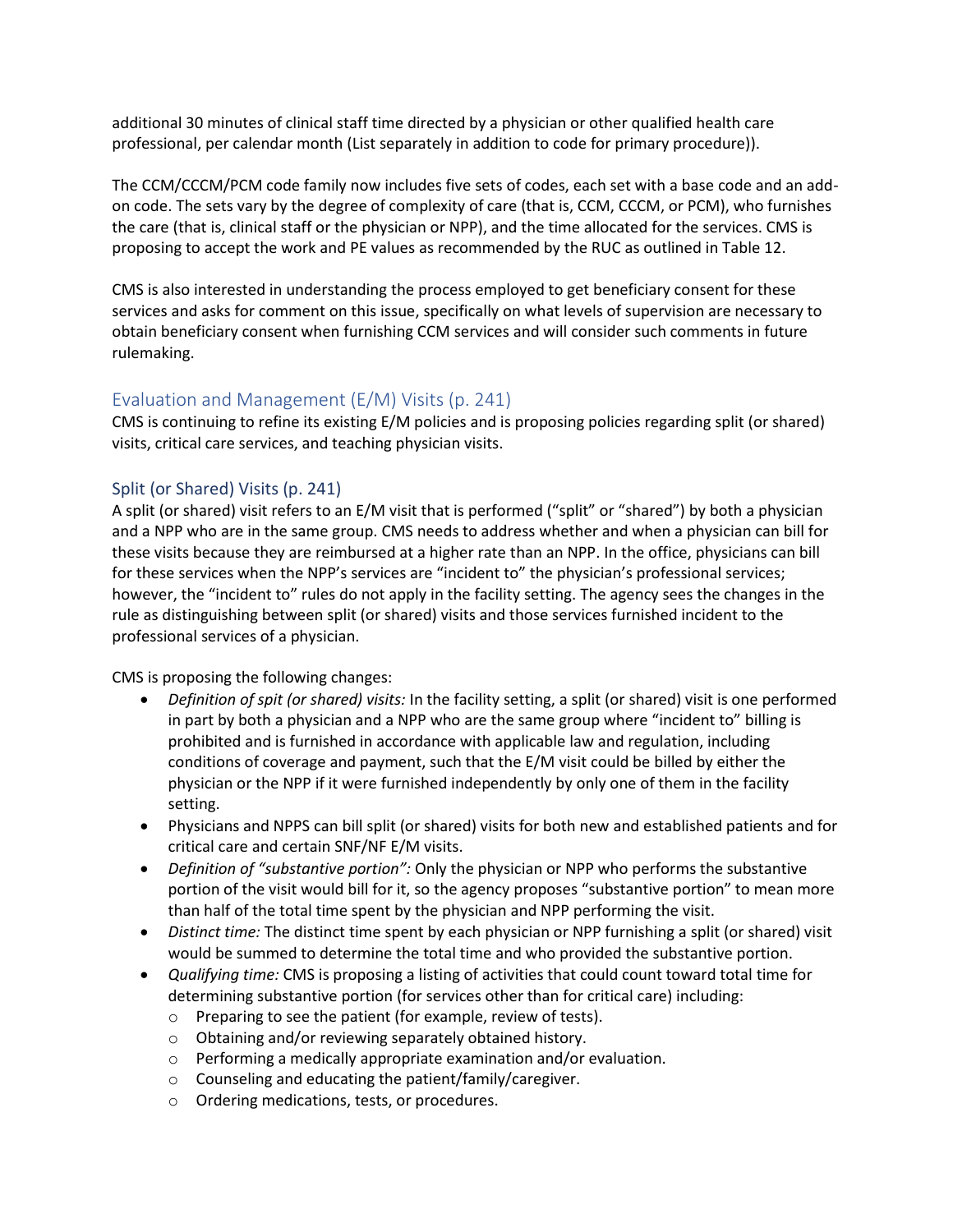- $\circ$  Referring and communicating with other health care professionals (when not separately reported).
- o Documenting clinical information in the electronic or other health record.
- $\circ$  Independently interpreting results (not separately reported) and communicating results to the patient/ family/caregiver.
- o Care coordination (not separately reported).
- CMS is proposing to revise its policy to allow a practitioner to for a prolonged E/M as a split (or shared) visit.
- The agency proposes the two individual practitioners who performed the visit must be documented in the medical record and the individual who performed the substantive portion would be required to sign and date the medical record.
- The agency is proposing to create a modifier to be billed with these visits to identify the visits as split (or shared) visits.

#### Critical Care Services (CPT codes 99291-99292) (p. 254)

CMS includes proposals regarding critical care services and proposes to adopt the CPT prefatory language as the definition of critical care services: critical care is the direct delivery by a physician(s) or other qualified health professional of medical care for a critically ill/injured patient in which there is acute impairment of one or more vital organ systems, such that there is a probability of imminent or life-threatening deterioration of the patient's condition. The visit involves high complexity decisionmaking to treat single or multiple vital organ system failure and/or to prevent life-threatening deterioration of the patient's condition.

The agency also proposes to adopt CPT's listing of bundled services that are part of critical care visits to improve transparency and clarity of our policy for this service: interpretation of cardiac output measurements (93561, 93562), chest X rays (71045, 71046), pulse oximetry (94760, 94761, 94762), blood gases, and collection and interpretation of physiologic data (for example, ECGs, blood pressures, hematologic data); gastric intubation (43752, 43753); temporary transcutaneous pacing (92953); ventilator management (94002-94004, 94660, 94662); and vascular access procedures. Any of the bundled services will not be separately billable when the practitioner is delivering a critical case service to a patient.

- Critical Care by a Single Physician or NPP: CMS proposes to adopt the CPT convention for critical care services furnished by a single physician or NPP: CPT code 99291 is used to report the first 30-74 minutes of critical care on a given date, and that the code should be used only once per date even if the time spent by the practitioner is not continuous on that date.
- Critical Care Services Furnished Concurrently by Different Specialties: CMS is proposing that concurrent care occurs where more than physician or qualified NPP furnishes services to the same patient on the same day and can be covered when the services of each practitioner are medically necessary, and not duplicative.
- Critical Care Furnished Concurrently by Practitioners in the Same Specialty and Same Group (Follow-Up Care): CMS is proposing that the provider delivering the follow-up or subsequent care would report their time using CPT code 99292 for subsequent time intervals rather than CPT code 99291 the primary service code. However, should the initial practitioner not meet the time requirement to bill CPT code 99291 for initial care and another the practitioner in the same group and specialty who delivers critical care to the same patient on the same day, CMS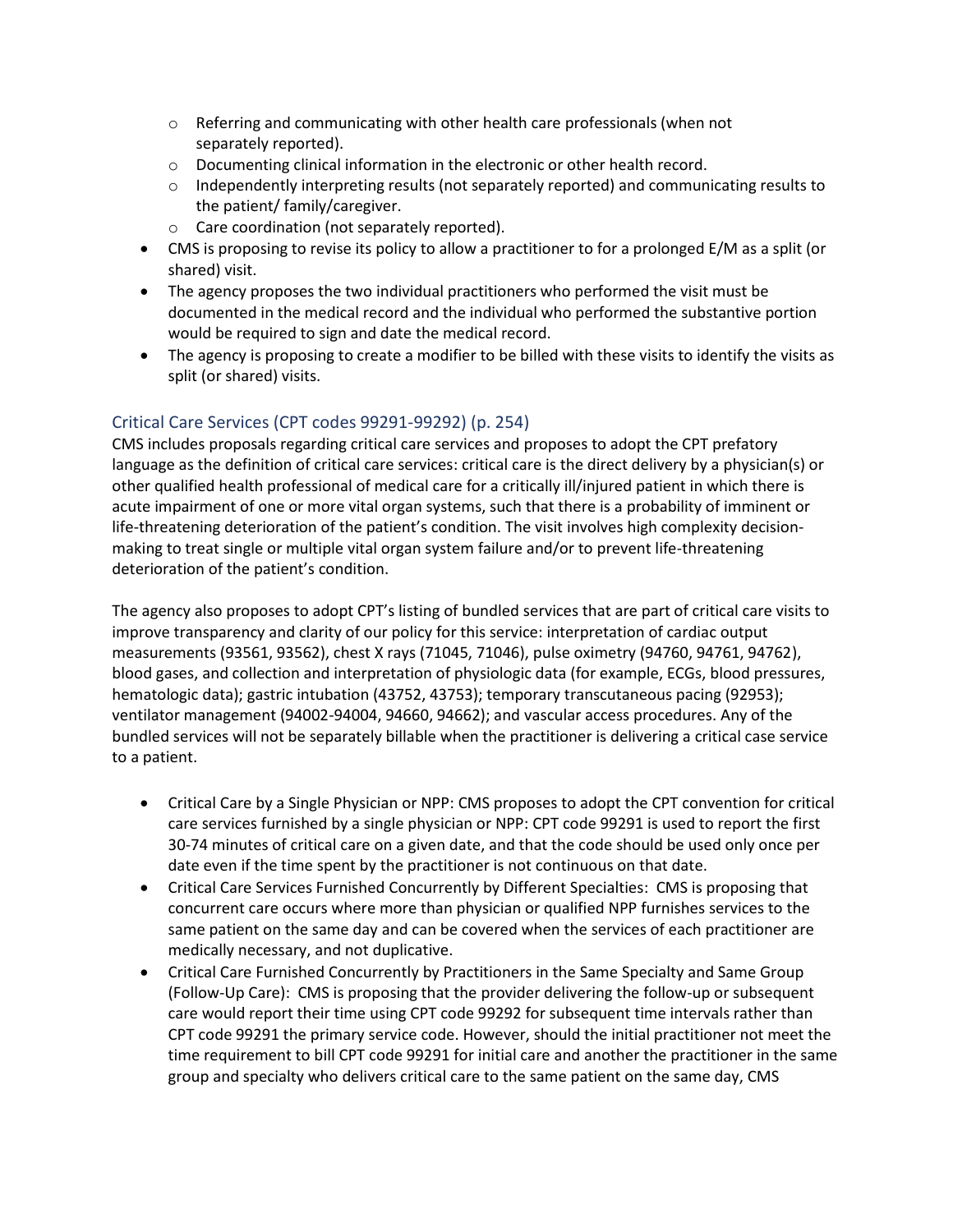proposes the time could be aggregated to meet the time requirement to bill for CPT code 99291.

- Split (or Shared) Critical Care Services: Currently, critical care services cannot be billed as split (or shared) services, but CMS is proposing to reverse this policy in recognition of the growth of team-based care. Therefore, the agency is proposing the practitioner who furnishes the substantive portion of the cumulative critical care time would report the service for the care delivered to a patient by a physician and NPP on a given calendar date.
- Critical Care Visits and Same-Day Emergency Department, Inpatient, or Office/Outpatient Visits: CMS is proposing no other E/M visits can be billed for the same patient on the same day as the critical care services when the services are furnished by the same practitioner, or by practitioners in the same specialty in the same group. Thus, CMS is seeking comment on this proposal to better understand clinical practice for critical care, whether and how CMS could pay for E/M services furnished on the same date as critical care services when provided by the same practitioner, or practitioners in the same specialty within a group, while also reducing the potential for duplicative payment.
- Critical Care Visits and Global Surgery: The agency is proposing to bundle critical care visits with global surgical services.
- Documentation Requirements: CMS is proposing to require practitioners to document the total time that critical care services were provided by each reporting practitioner in the medical record as well as the services were medically reasonable and necessary.

#### Payment for the Services of Teaching Physicians (p. 268)

CMS policy states teaching physicians can bill for services only if they are present for the key or critical portion of the service if a resident participates in a teaching setting. Payment can also be provided if a teaching physician has a "virtual presence" for services delivered in training sites outside of metropolitan statistical areas. In this rule, CMS is proposing only the time a teaching physician was present can be included when total time is used to determine the outpatient E/M visit level.

Under the primary care exception, the agency is proposing only medical decision-making (MDM) can be used to select outpatient E/M visit level. Thus, CMS is seeking comment on this proposal, including on the assumption that MDM is a more accurate indicator of the appropriate level of the visit relative to time in the context of the primary care exception for services furnished by residents and billed by teaching physicians in primary care centers. CMS is also seeking comment on whether time is an accurate indicator of the complexity of the visit and how teaching physicians might select office/outpatient E/M visit level using time when directing the care of a patient that is being furnished by a resident in the context of the primary care exception.

## Physician Self-Referral Updates (p. 611)

In December 2020, CMS published the Modernizing and Clarifying the Physician Self-Referral Regulations final rule. This rule established and revised a number of exceptions to the physician self-referral law. This final rule also revised several definitions for fundamental terminology related to the law, including the definition of an "indirect compensation arrangement." To align with this final rule and concerns that have been expressed by stakeholders, CMS is proposing to revise the regulation that sets forth the conditions for "indirect compensation arrangements." Under this revision, an unbroken chain of financial relationships between a physician and an entity would be an indirect compensation arrangement for purposes of the physician self-referral law if the unit of compensation received by the physician (or immediate family member) is payment for anything other than services personally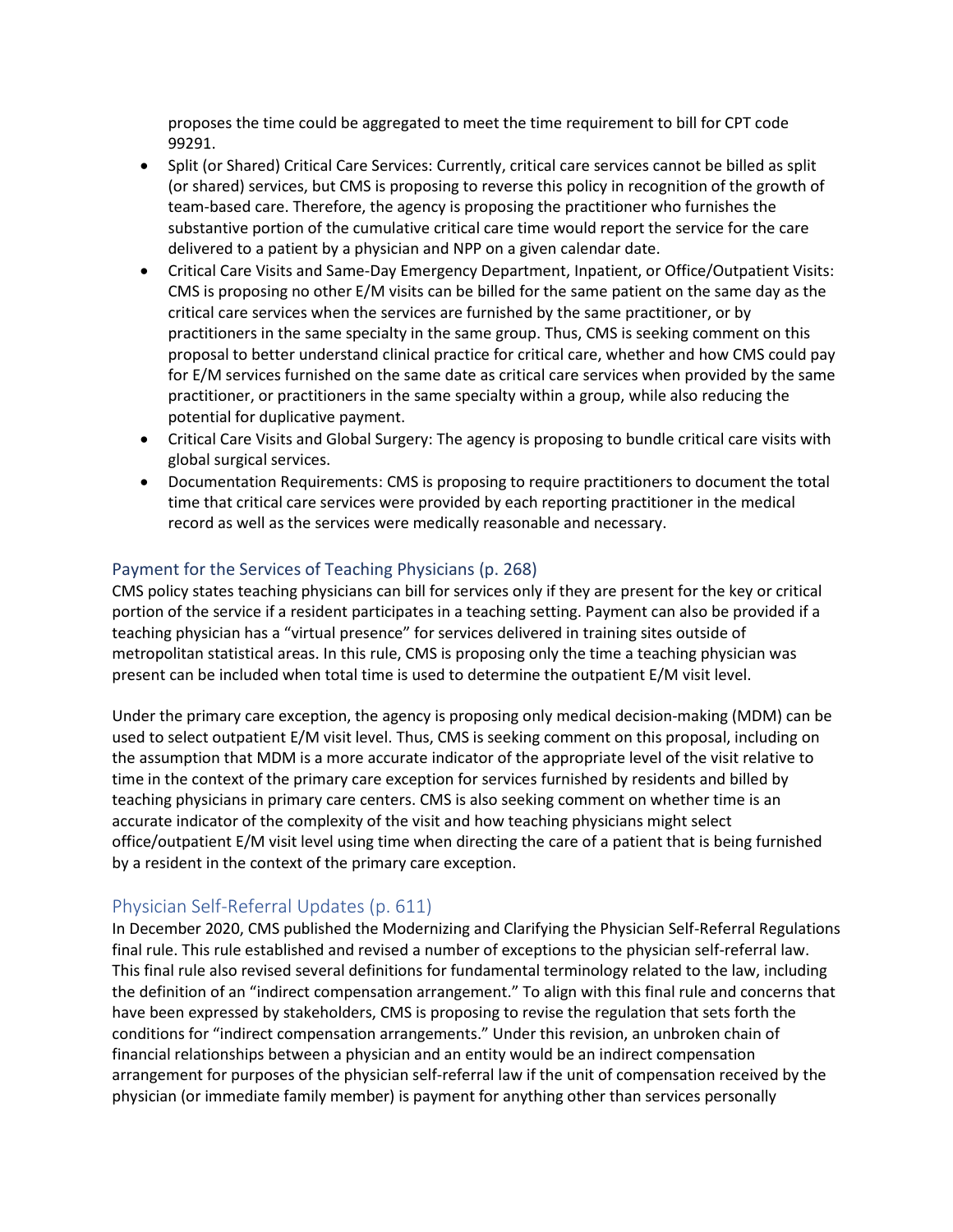performed by the physician (or immediate family member). This would include an arrangement for the rental of office space or equipment.

# Quality Payment Program Provisions

# MIPS Eligible Clinician (p. 710)

In response to stakeholder feedback, CMS proposes to revise the definition of a MIPS eligible clinician to include clinical social workers and certified nurse mid-wives. CMS also proposes to automatically reweight the promoting interoperability performance category to zero percent for clinical social workers.

# MIPS Value Pathways (p. 716)

In CY 2020, CMS introduced the MIPS Value Pathway (MVP) framework, intended to replace the current MIPS. CMS continues to believe that transitioning to MVPs will improve value, reduce burden, inform patient choice in selecting clinicians, and reduce barriers to facilitate movement alternative payment models (APMs). CMS is focused on the following guiding principles to introduce and implement MVPs:

- 1. MVPs should consist of limited, connected complementary sets of measures and activities that are meaningful to clinicians. This will reduce clinician burden, align scoring, and lead to sufficient comparative data.
- 2. MVPs should include measures and activities that result in providing comparative performance data, which is valuable to patients and caregivers in evaluating clinician performance and making choices about their care. MVPs will enhance this comparative performance data as they allow subgroup reporting that comprehensively reflects the services provided by multispecialty groups.
- 3. MVPs should include measures selected using the Meaningful Measures approach and, wherever possible, the patient voice must be included, to encourage performance improvements in high priority areas.
- 4. MVPs should reduce barriers to APM participation by including measures that are part of APMs where feasible, and by linking cost and quality measurement.
- 5. MVPs should support the transition to digital quality measures

## MVP Development Criteria (p. 763)

In last year's final rule, CMS established a specific set of criteria to be used in the development and selection of MVPs. In this proposed rule, CMS is proposing the following additions to the MVP development criteria beginning with the CY 2022 performance year:

- MVPs must include at least one outcome measure that is relevant to the MVP topic.
- Each MVP that is applicable to more than one clinician specialty should include at least one outcome measure that is relevant to each clinician specialty included.
- In instances when outcome measures are not available, each MVP must include at least one high priority measure that is relevant to the MVP topic.
- Allow the inclusion of outcomes-based administrative claims measures within the quality component of an MVP.
- Each MVP must include at least one high priority measure that is relevant to each clinician specialty included.
- To be included in an MVP, a qualified clinical data registry (QCDR) measure must be fully tested.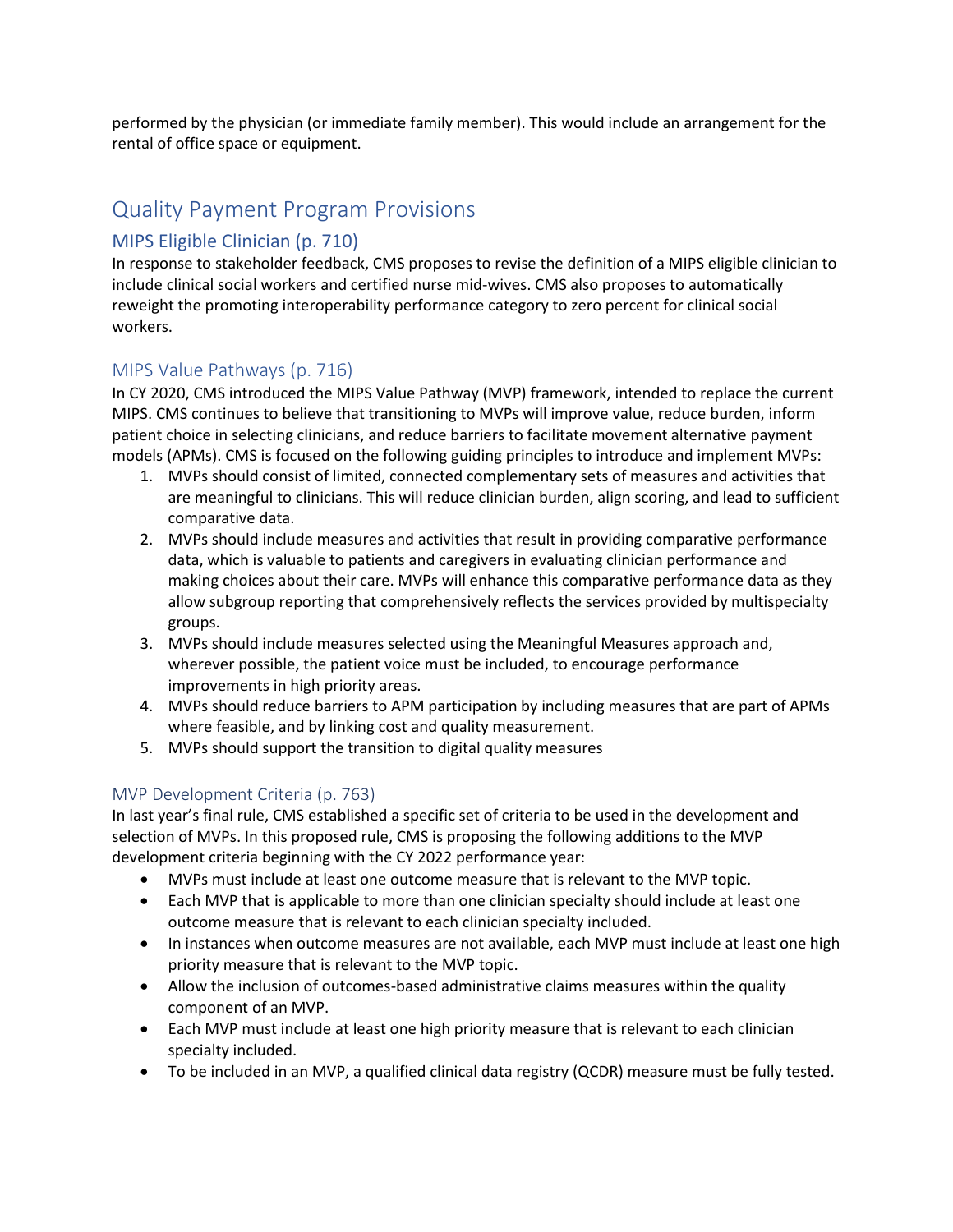#### MVP Implementation Timeline (p. 729)

In the CY 2021 final rule, CMS delayed the implementation of the MVPs until the CY 2022 performance period, due to the COVID-19 pandemic. In this proposed rule, CMS is continuing to move forward with the development of MVPs and proposes to delay the transition to MVPs to the CY 2023 performance year. CMS is proposing the following MVP implementation timeline:

- CY 2023 performance period the initial set of MVPs will be available for reporting and that reporting is voluntary.
- CY 2024-2027 performance periods the MVP portfolio will be updated to include new MVPs that are available for reporting and MVP reporting is still voluntary.
- The end of the CY 2027 performance period CMS will sunset traditional MIPS.
- CY 2028 performance period and subsequent years CMS will require mandatory MVP reporting.

CMS seeks feedback on this proposed timeline. CMS also requests comments on the factors they should monitor and use to determine stakeholder readiness to sunset traditional MIPS and fully transition to MVPs.

# Defining the Term "MVP Participant" (Page 727)

For the CY 2023 and CY 2024 performance periods, CMS is proposing to define the term "MVP Participant" to mean: an individual MIPS eligible clinician, multispecialty group, single specialty group, subgroup (which will be defined separately), or APM Entity. For the CY 2025 performance period and all future years, CMS proposes "MVP Participant" to mean: an individual MIPS eligible clinician, single specialty group, subgroup, or APM Entity. This change would account for CMS' proposal for multispecialty groups to be required to report as subgroups beginning with the CY 2025 performance period.

## Subgroups (p. 744)

CMS is proposing to establish subgroup reporting. The agency proposes the following definition for subgroups: "A subset of a group which contains at least one MIPS eligible clinician and is identified by a combination of the group Taxpayer Identification Number (TIN), the subgroup identifier, and each eligible clinician's National Provider Identifier (NPI)."

To participate as a subgroup, each subgroup would be required to:

- Identify the MVP the subgroup will report;
- Identify one population health measure included in the MVP, and if applicable, any outcomesbased administrative claims measure on which the subgroup intends to be scored, if available;
- Identify the clinicians in the subgroup by TIN and NPI; and
- Provide a plain language name for the subgroup for purposes of public reporting.

CMS seeks comment on how subgroups should be structured, assessed, and scored in the future as the implementation of MVPs continue.

#### MVP Participant Registration (p. 784)

CMS proposes that an MVP Participant would be required to register for the MVP between April 1 and November 30 of the current performance year. Therefore, to be eligible for the CY 2023 performance period, a participant must register by November 20, 2023. Further, at the time of registration, CMS proposes that the MVP participant must select (1) the MVP they intend to report, (2) one population health measure, and (3) any outcomes-based administrative claims measure on which the MVP Participant intends to be scored, if available within the MVP.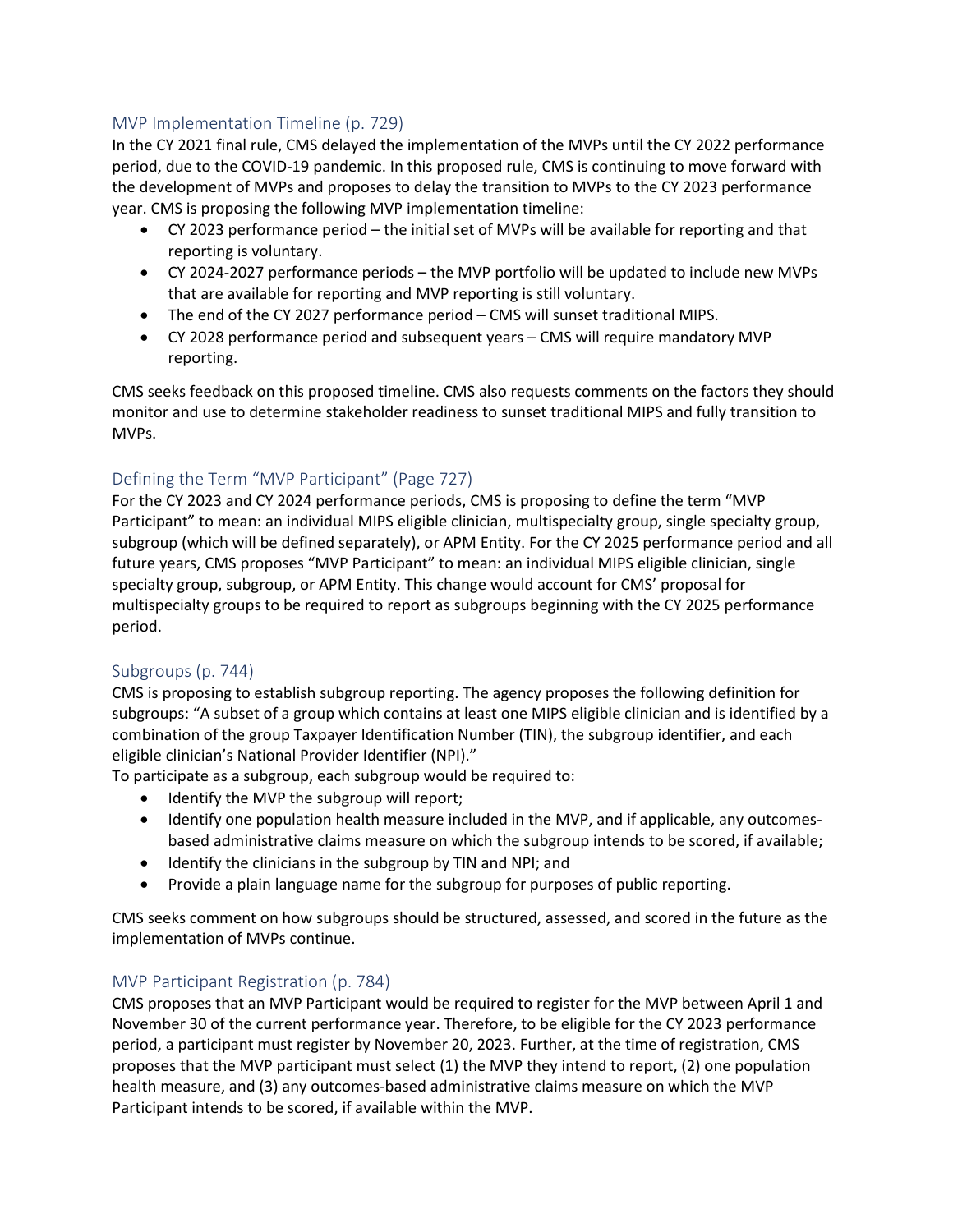#### Proposed MVPs (p. 774)

CMS plans to gradually implement MVPs for specialties and subspecialties that participate in the MVP program. For the CY 2023 performance year, CMS is proposing to implement the following MVPs:

- 1. Rheumatology
- 2. Stroke Care and Prevention
- 3. Heart Disease
- 4. Chronic Disease Management
- 5. Emergency Medicine
- 6. Lower Extremity Joint Repair
- 7. Anesthesia

Each proposed MVP includes a specific set of measures and activities from the quality performance category, improvement activities performance category, and the cost performance category. CMS also includes a "foundational layer" of measures which includes population health measurers and promoting interoperability performance category measures. Beginning on Page 1721 of the proposed rule, CMS defines the seven proposed MVPs in more detail.

## Proposed MVP Reporting Requirements (p. 783)

CMS proposes the following MVP reporting requirements for all MVP participants for the four MIPS performance categories:

- Quality Performance Category An MVP Participant selects four quality measures, and one must be an outcome measure (or a high priority measure if an outcome is not available or applicable).
- Improvement Activities Performance Category The MVP Participant must select:
	- o Two medium weighted improvement activities; or
	- o One high weighted improvement activity; or
	- o Participates in a certified or recognized patient-centered medical home (PCMH) or comparable specialty practice.
- Cost Performance Category An MVP Participant is scored on the cost measures that are included in the MVP that they select and report.
- Foundational Layer
	- $\circ$  Population Health Measures An MVP Participant selects one population health measure, at the time of MVP registration, to be scored on.
	- $\circ$  Promoting Interoperability (PI) Performance Category An MVP Participant is required to meet the Promoting Interoperability performance category requirements.

CMS is proposing to align the MVP scoring policies with those used in traditional MIPS. CMS also proposes to provide comparative performance feedback within the annual performance feedback to show the performance of similar clinicians who report on the same MVP.

## Health Equity Measures in MVPs – Request for Information (p. 772)

CMS aims to close the health equity gap in the agency's clinician quality programs. CMS believes there is value in including quality measures that capture health equity in each MVP and they intend to prioritize the development of health equity measures through future cycles of measure development. As such, CMS requests feedback on the following:

• Should health equity measures be developed in a manner to be broadly applicable to the various specialties and subspecialties that participate in MIPS?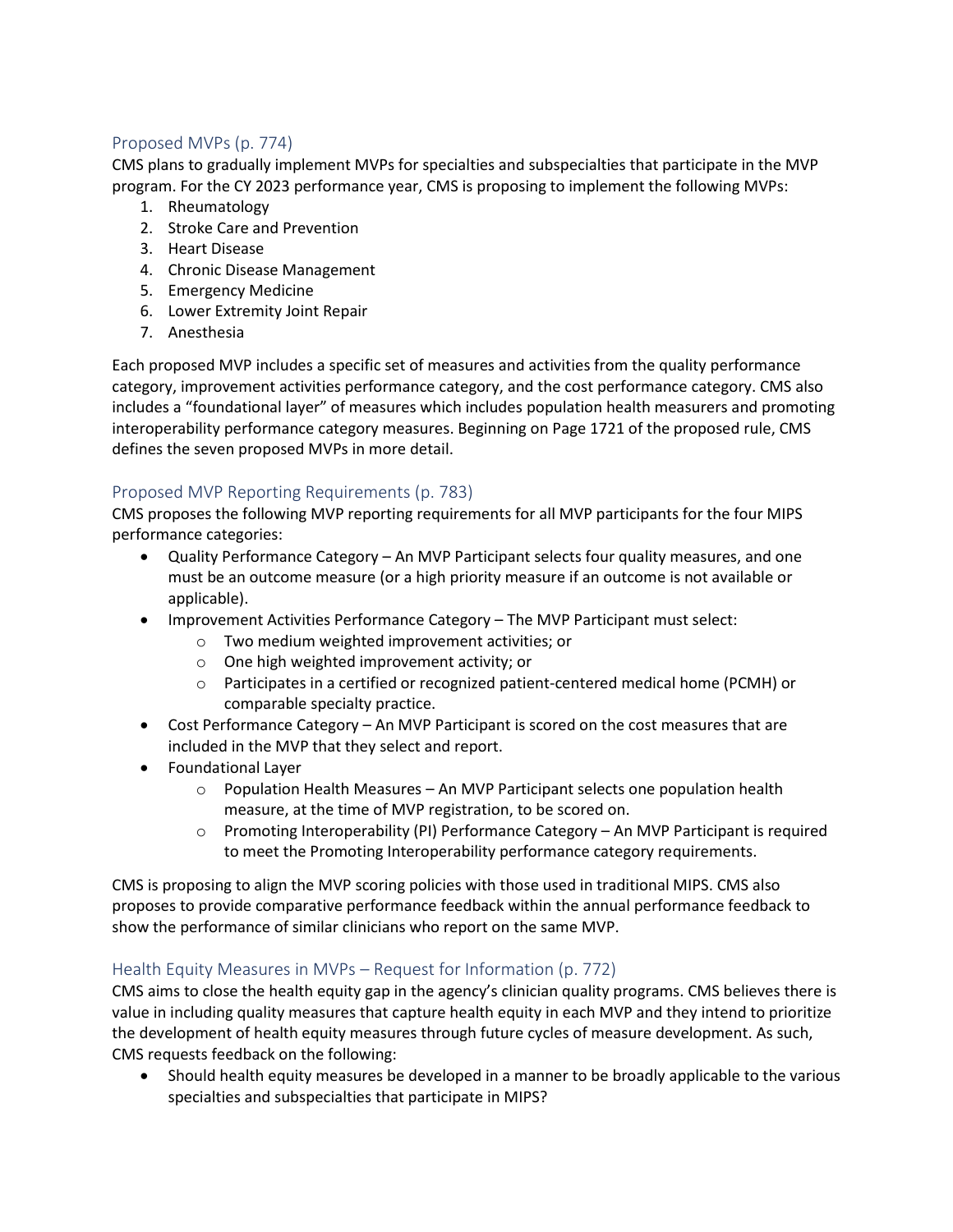- Is there value in the development of more specialty specific health equity measures?
- Considering MIPS and MVPs includes several specialties and subspecialties, what factors should be considered when developing a health equity measure?
- Should CMS include a health equity measure in the foundational layer of all MVPs, as a required measure, in the future? If not, why not?

## MIPS Cost Performance Category Updates (p. 841)

CMS proposes several updates to the cost performance category, including five new episode-based cost measures for melanoma resection, colon and rectal resection, sepsis, diabetes, and asthma/COPD. Each of these new episode-based measures will have a 20-case minimum, with the exception of melanoma resection, which has a 10-case minimum. CMS is also seeking comment on the process of cost measure development, including comment on measurement prioritization, priority areas for future episodebased measurement development, standards for measure construction and measure component, and the challenges that stakeholders encounter in development of cost measures. Additionally, CMS proposes to assign a zero percent weight to the cost performance category for 2020 PY/CY2022 payment year due to the ongoing public health emergency. CMS is seeking comment on additional circumstances that would limit the ability to calculate cost measure scores to inform decision-making on cost re-weighting in the future.

# MIPS Promoting Interoperability Performance Category (p. 887)

CMS proposes several revisions to reporting requirements, including revising requirements for the public health and clinical data exchange objective; add a requirement that patient have access to their health information indefinitely for encounters on or after January 1, 2016; require MIPS eligible clinicians to attest to conducting an annual assessment of SAFER Guides beginning in the CY 2022 performance period; and modifying the prevention of information blocking attestation statements to distinguish the attestation from separate requirements under the Office of the National Coordinator for Health Information Technology.

## MIPS Quality Performance Category Updates (p. 943)

CMS proposes to remove end-to-end electronic reporting and the high-priority measure bonus points as well as the 3-point floor for scoring measures. CMS also proposes to use alternative period benchmarks, such as calendar year 2019 for scoring quality measures in the 2022 performance period, pending analysis of the 2020 performance period data. CMS also proposes to extend the CMS Web Interface as a quality reporting option for registered groups, virtual groups, or other APM entities for the 2022 performance period.

## Performance Category Weights (p. 988)

The 2022 performance year/2024 payment year performance weights, specified in statute and codified in the 2022 PFS, are:

- 30% for the quality performance category;
- 30% for the cost performance category;
- 15% for the improvement activities performance category;
- 25% for the promoting interoperability category.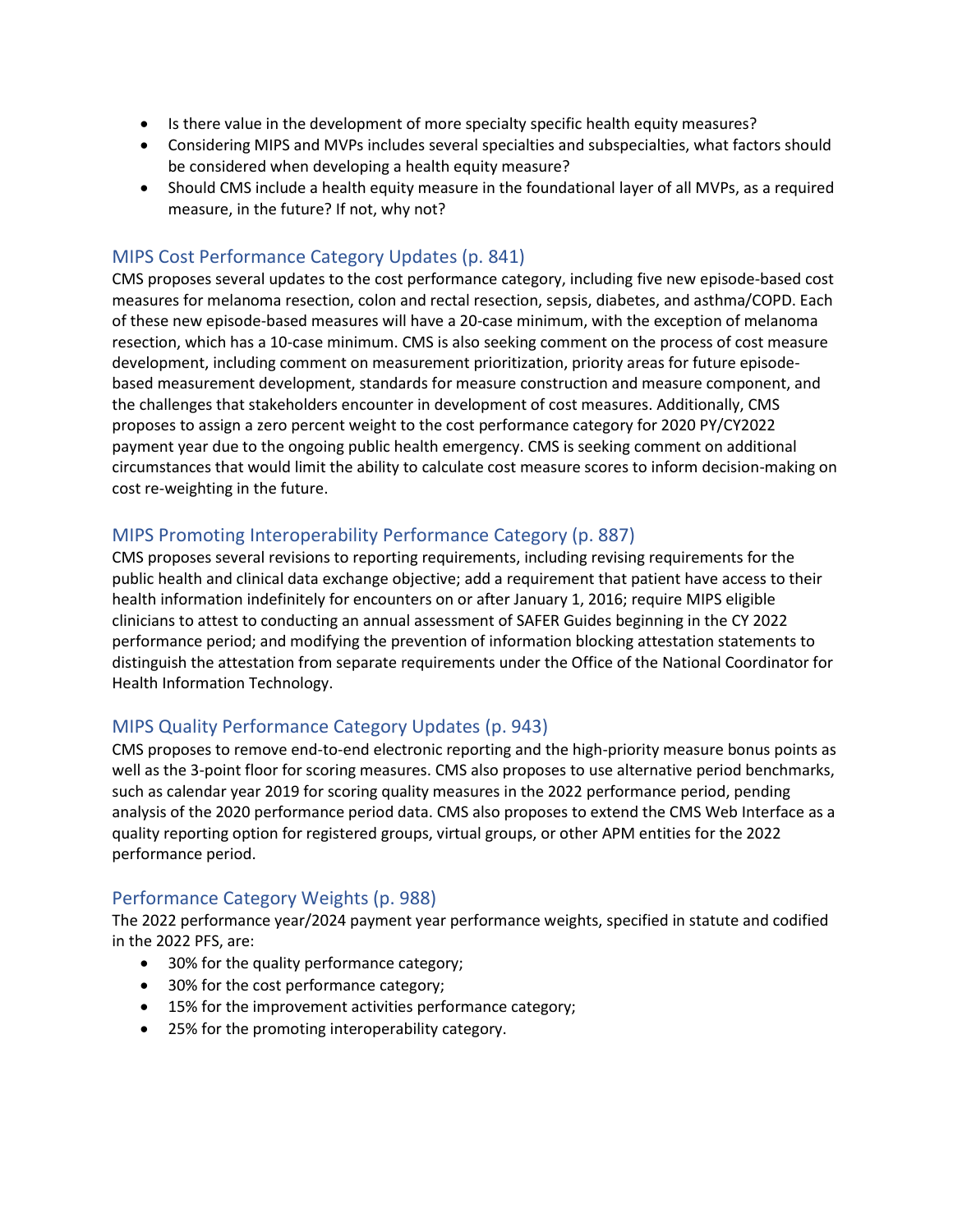# Request for Information: Utilization Data (p. 1049)

CMS is seeking information on how CMS could make Public Use File utilization data published in the Provider Data Catalog more useful or accessible to patients, to inform the ways in which utilization data may be useful to patients and caregivers for their healthcare decisions.

#### Advanced Alternative Payment Models for 2022 QP Performance Period (p. 1227)

CMS expects the following APMs to be Advanced APMs for the 2022 QP Performance Period:

- Bundled Payments for Care Improvement Advanced Model;
- Comprehensive Care for Joint Replacement Payment Model (CEHRT Track);
- Global and Professional Direct Contracting Model;
- Kidney Care Choices Model (Kidney Care First; Professional Option and Global Option);
- Maryland Total Cost of Care Model (Care Redesign Program; Maryland Primary Care Program);
- Medicare Shared Savings Program (Basic Track Level E, and the ENHANCED Track);
- Oncology Care Model (Two-Sided Risk Arrangements);
- Primary Care First (PCF) Model;
- Radiation Oncology model; and,
- Vermont All-Payer ACO Model (Vermont Medicare ACO Initiative).

#### MIPS Improvement Activities Performance Category (p. 1695)

CMS proposes to add 7 new improvement activities, modify 15 improvement activities, and remove 6 previously adopted improvement activities:

| <b>New</b>        | - Create and implement an anti-racism plan                                                |
|-------------------|-------------------------------------------------------------------------------------------|
| <b>Activities</b> | - Implement food insecurity and nutrition risk identification and treatment protocols     |
|                   | - Implementation of a trauma-informed care approach to clinical practice                  |
|                   | - Promoting clinician well-being                                                          |
|                   | - Implementation of a personal protective equipment plan                                  |
|                   | - Implementation of a laboratory preparedness plan                                        |
|                   | - Application of CDC's training for healthcare providers on Lyme disease                  |
| <b>Revised</b>    | - Engagement of new Medicaid patients and follow-up                                       |
| <b>Activities</b> | - MIPS eligible clinician leadership in clinical trials or community-based participatory  |
|                   | research                                                                                  |
|                   | - Use of certified HER to capture patient reported outcomes                               |
|                   | - Collection of and follow- up on patient experience and satisfaction data on beneficiary |
|                   | engagement                                                                                |
|                   | - Evidence-based techniques to promote self-management into usual care                    |
|                   | - Drug cost transparency                                                                  |
|                   | - Practice improvements that engage community resources to support patient health         |
|                   | goals                                                                                     |
|                   | - Perioperative surgical home care coordination                                           |
|                   | - Provide 24/7 access to MIPS eligible clinicians/groups who have real-time access to     |
|                   | patient's medical records                                                                 |
|                   | - Use of telehealth services that expand practice access                                  |
|                   | - Use of toolsets or other resources to close health care disparities across communities  |
|                   | - Regular review practices in place on targeted patient population needs                  |
|                   | - Consultation of the prescription drug monitoring program                                |
|                   | - Measurement and improvement at the practice and panel level                             |